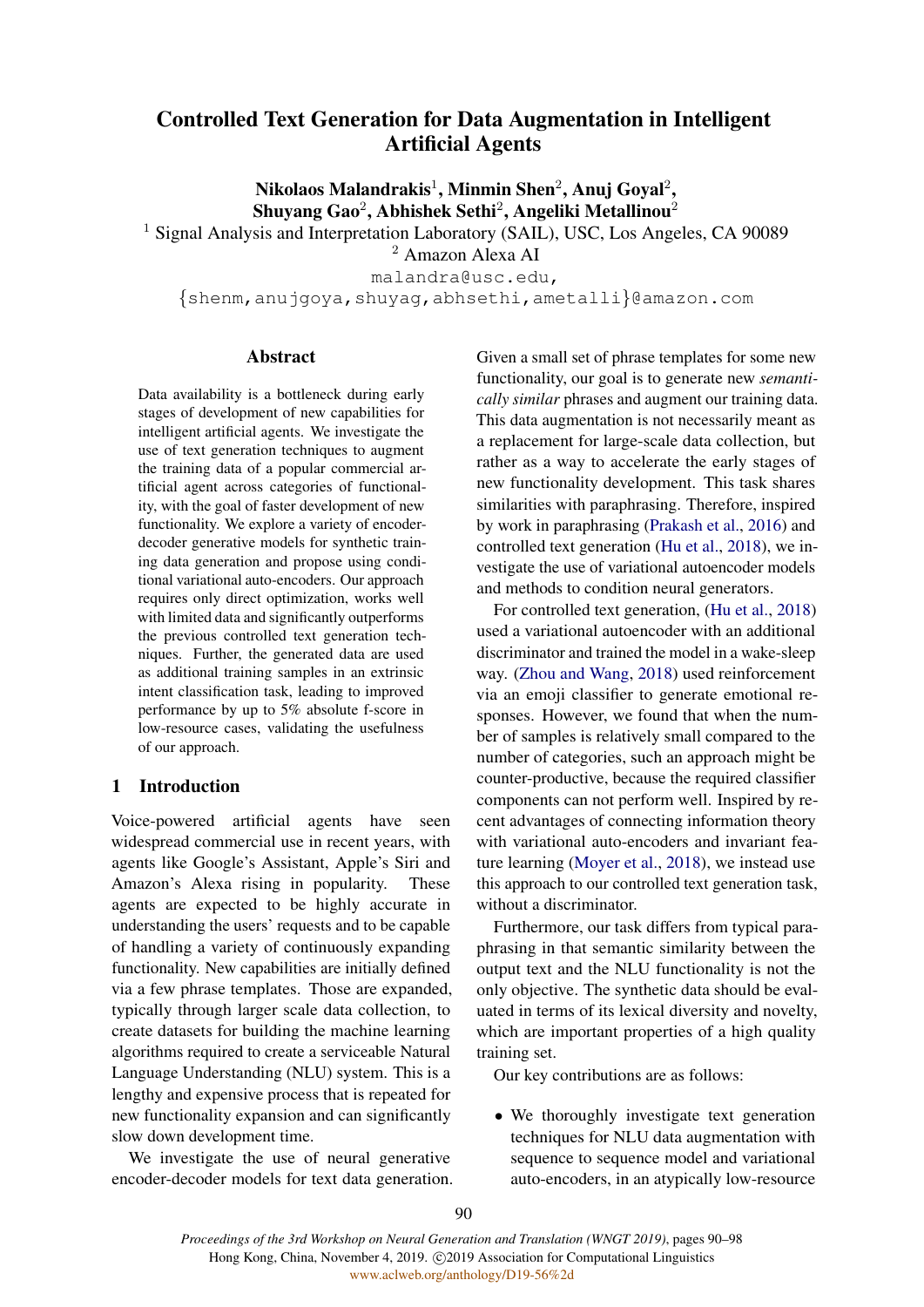setting.

• We validate our method in an extrinsic intent classification task, showing that the generated data brings considerable accuracy gains in low resource settings.

## 2 Related Work

Neural networks have revolutionized the field of text generation, in machine translation [\(Sutskever](#page-8-3) [et al.,](#page-8-3) [2014\)](#page-8-3), summarization [\(See et al.,](#page-8-4) [2017\)](#page-8-4) and image captioning [\(You et al.,](#page-8-5) [2016\)](#page-8-5). However, conditional text generation has been relatively less studied as compared to conditional image generation and poses some unique problems. One of the issues is the non-differentiability of the sampled text that limits the applicability of a global discriminator in end-to-end training. The problem has been relatively addressed by using CNNs for generation [\(Ra](#page-8-6)[jeswar et al.,](#page-8-6) [2017\)](#page-8-6), policy gradient reinforcement learning methods including SeqGAN [\(Yu et al.,](#page-8-7) [2017\)](#page-8-7), LeakGAN [\(Guo et al.,](#page-7-1) [2018\)](#page-7-1), or using latent representation like Gumbel softmax ([\(Jang et al.,](#page-8-8) [2016\)](#page-8-8)). Many of these approaches suffer from high training variance, mode collapse or cannot be evaluated beyond a qualitative analysis.

Many models have been proposed for text generation. Seq2seq models are standard encoderdecoder models widely used in text applications like machine translation [\(Luong et al.,](#page-8-9) [2015\)](#page-8-9) and paraphrasing [\(Prakash et al.,](#page-8-0) [2016\)](#page-8-0). Variational Auto-Encoder (VAE) models are another important family [\(Kingma and Welling,](#page-8-10) [2013\)](#page-8-10) and they consist of an encoder that maps each sample to a latent representation and a decoder that generates samples from the latent space. The advantage of these models is the variational component and its potential to add diversity to the generated data. They have been shown to work well for text generation [\(Bowman et al.,](#page-7-2) [2016\)](#page-7-2). Conditional VAE (CVAE) [\(Kingma et al.,](#page-8-11) [2014\)](#page-8-11) was proposed to improve over seq2seq models for generating more diverse and relevant text. CVAE based models [\(Serban et al.,](#page-8-12) [2017;](#page-8-12) [Zhao et al.,](#page-8-13) [2017;](#page-8-13) [Shen et al.,](#page-8-14) [2017;](#page-8-14) [Zhou and](#page-8-1) [Wang,](#page-8-1) [2018\)](#page-8-1) incorporate stochastic latent variables that represents the generated text, and append the output of VAE as an additional input to decoder.

Paraphrasing can be performed using neural networks with an encoder-decoder configuration, including sequence to sequence (S2S) [\(Luong et al.,](#page-8-9) [2015\)](#page-8-9) and generative models [\(Bowman et al.,](#page-7-2) [2016\)](#page-7-2) and various modifications have been proposed to

<span id="page-1-0"></span>

| domain: Movies                                |
|-----------------------------------------------|
| intent: MovieRating                           |
| slots: movie_title                            |
| can children watch the movie movie_title      |
| can i watch the movie movie_title with my son |
| is <b>movie_title</b> p. g. thirteen          |
| is <b>movie_title</b> suitable for children   |
|                                               |

| domain: Movies                            |
|-------------------------------------------|
| intent: GetActorMovies                    |
| slots: genre, person_name                 |
| give me genre movies starring person_name |
| suggest genre movies starring person_name |
| what genre movies is person_name in       |
| what are genre movies with person_name    |
|                                           |

Figure 1: Example of template carrier phrases for two signatures s.

allow for control of the output distribution of the data generation [\(Yan et al.,](#page-8-15) [2015;](#page-8-15) [Hu et al.,](#page-7-0) [2018\)](#page-7-0).

Unlike the typical paraphrasing task we care about the lexical diversity and novelty of the generated output. This has been a concern in paraphrase generation: a generator that only produces trivial outputs can still perform fairly well in terms of typical paraphrasing evaluation metrics, despite the output being of little use. Alternative metrics have been proposed to encourage more diverse outputs [\(Shima and Mitamura,](#page-8-16) [2011\)](#page-8-16). Typically evaluation of paraphrasing or text generation tasks is performed by using a similarity metric (usually some variant of BLEU [\(Papineni et al.,](#page-8-17) [2002\)](#page-8-17)) calculated against a held-out set [\(Prakash et al.,](#page-8-0) [2016;](#page-8-0) [Ra](#page-8-6)[jeswar et al.,](#page-8-6) [2017;](#page-8-6) [Yu et al.,](#page-8-7) [2017\)](#page-8-7).

#### 3 Methodology

### 3.1 Problem Definition

New capabilities for virtual agents are typically defined by a few phrases templates, also called *carrier phrases*, as seen in Fig. [1.](#page-1-0) In carrier phrases the entity values, like the movie title 'Batman', are replaced with their entity types, like movie title. These are also called *slot values* and *slot types*, respectively, in the NLU literature. For our generation task, these phrases define a category: all carrier phrases that share the same domain, intent and slot types are equivalent, in the sense that they prompt the same agent response. For the remainder of this paper we will refer to the combination of domain, intent and slot types as the *signature* of a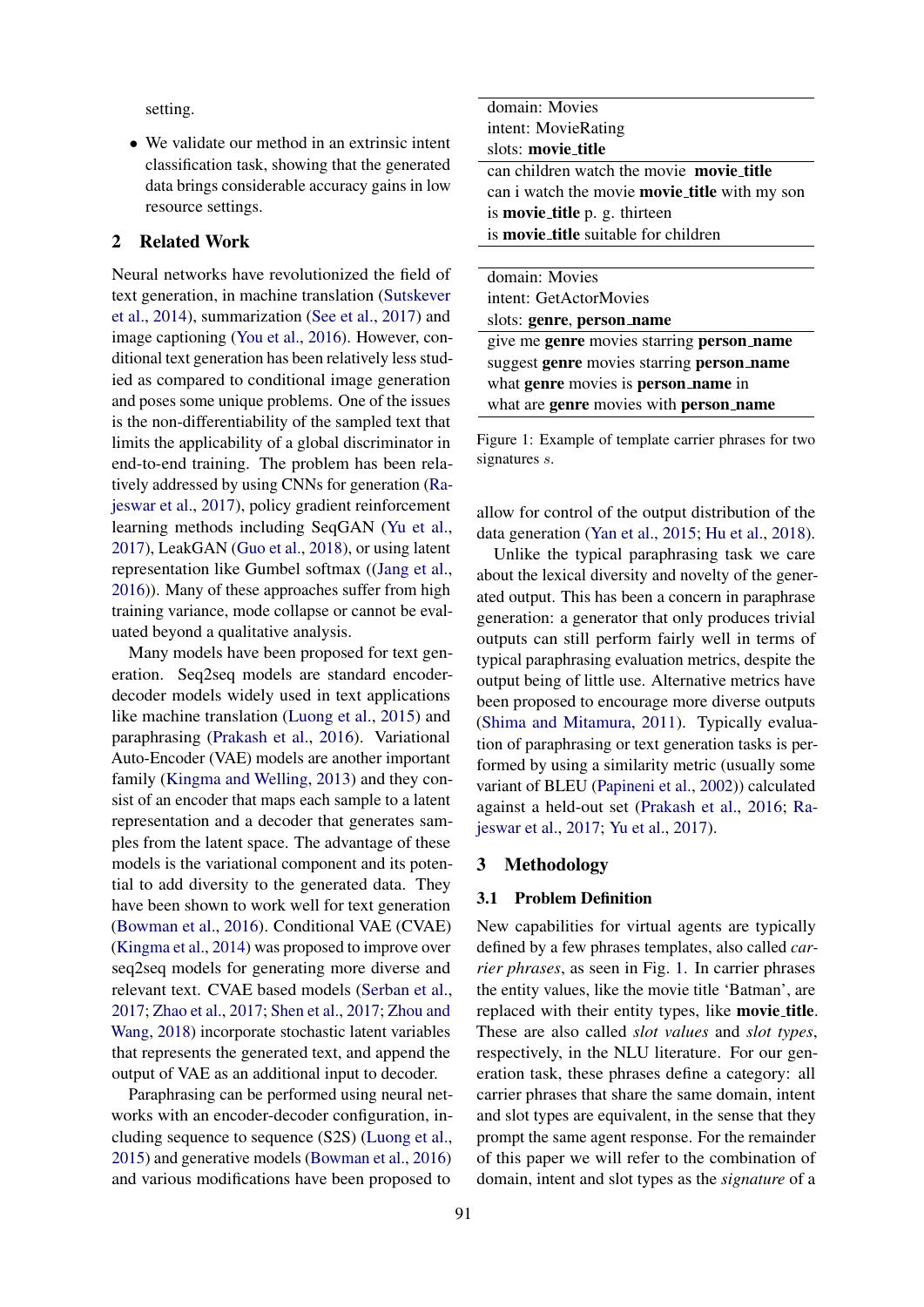phrase. Given a small amount of example carrier phrases for a given signature of a new capability (typically under 5 phrases), our goal is to generate additional semantically similar carrier phrases for the target signature.

The core challenge lies in the very limited data we can work with. The low number of phrases per category is, as we will show, highly problematic when training some adversarial or reinforcement structures. Additionally the high number of categories makes getting an output of the desired signature harder, because many similar signatures will be very close in latent space.

<span id="page-2-0"></span>

Figure 2: The variants of VAE we used: (a) VAE, (b) Conditional VAE (CVAE) and (c) VAE with discriminator

#### 3.2 Generation models

Following is a short description of the models we evaluated for data generation. For all models we assume we have training carrier phrases  $c_i \in D_{tr}^s$ across signatures s, and we pool together the data from all the signatures for training. The variational auto-encoders we used can be seen in Fig [2.](#page-2-0)

Sequence to Sequence with Attention Here, we use the seq2seq with global attention proposed in [\(Luong et al.,](#page-8-9) [2015\)](#page-8-9) as our baseline generation model. The model is trained on all input-output pairs of carrier phrases belonging to the same signature s, e.g.,  $c_1, c_2 \in D_{tr}^s$ . At generation, we aim to control the output by using an input carrier of the target signature s.

Variational Auto-Encoders (VAEs) The VAE model can be trained with a paraphrasing objective, e.g., on pairs of carrier phrases  $c_1, c_2 \in D_{tr}^s$ , similarly to the seq2seq model. Alternatively, the

VAE model can be trained with a reconstruction objective e.g.,  $c_1 \in D_{tr}$  can be both the input and the output. However, if we train with a reconstruction objective, during generation, we ignore the encoder and randomly sample the VAE prior  $z$  (typically from a normal distribution). As a result, we have no control over the output signature distribution, and we may generate any of the signatures s in our training data. This disadvantage motivates the investigation of two controlled VAE models.

VAE with discriminator is a modification of a VAE proposed by [\(Hu et al.,](#page-7-0) [2018\)](#page-7-0) for a similar task of controlled text generation. In this case, adversarial type of training is used by training a discriminator, i.e., a classifier for the category (signature s), to explicitly enforce control over the generated output. The network is trained in steps, with the VAE trained first, then the discriminator is attached and the entire network re-trained using a sleep-wake process. We tried two variations of this, one training a VAE, another training a CVAE, before adding the discriminator. Note that control over the output depends on the discriminator performance. While this model worked well for controlling between a small number of output categories as in [\(Hu et al.,](#page-7-0) [2018\)](#page-7-0), our setup includes hundreds of signatures s, which posed challenges in achieving accurate control over the output phrases (Sec. [5.2\)](#page-3-0).

Conditional VAE (CVAE) Inspired by [\(Moyer](#page-8-2) [et al.,](#page-8-2) [2018\)](#page-8-2) for invariant feature learning, we propose to use a CVAE based controlled model structure. Such structure is a modification on the VAE, where we append the desired category label, here signature s, in 1-hot encoding, to each step of the decoder without an additional discriminator as shown in [\(Hu et al.,](#page-7-0) [2018\)](#page-7-0). Note that the original conditional VAE has already been applied to controlled visual settings [\(Yan et al.,](#page-8-15) [2015\)](#page-8-15). It has been shown that by direct optimizing the loss, this model automatically learns a invariant representation z that is independent of the category (signature s [\(Moyer et al.,](#page-8-2) [2018\)](#page-8-2)) although no explicit constraint is forced. We propose to use this model in our task, because it is easy to train (no wake-sleep or adversarial training), requires less data, and provides us a way to control the desired VAE output signature, by setting the desired signature encoding to s. Like the standard VAE, the CVAE can be trained either with a paraphrasing or with a reconstruction objective. If training with reconstruction,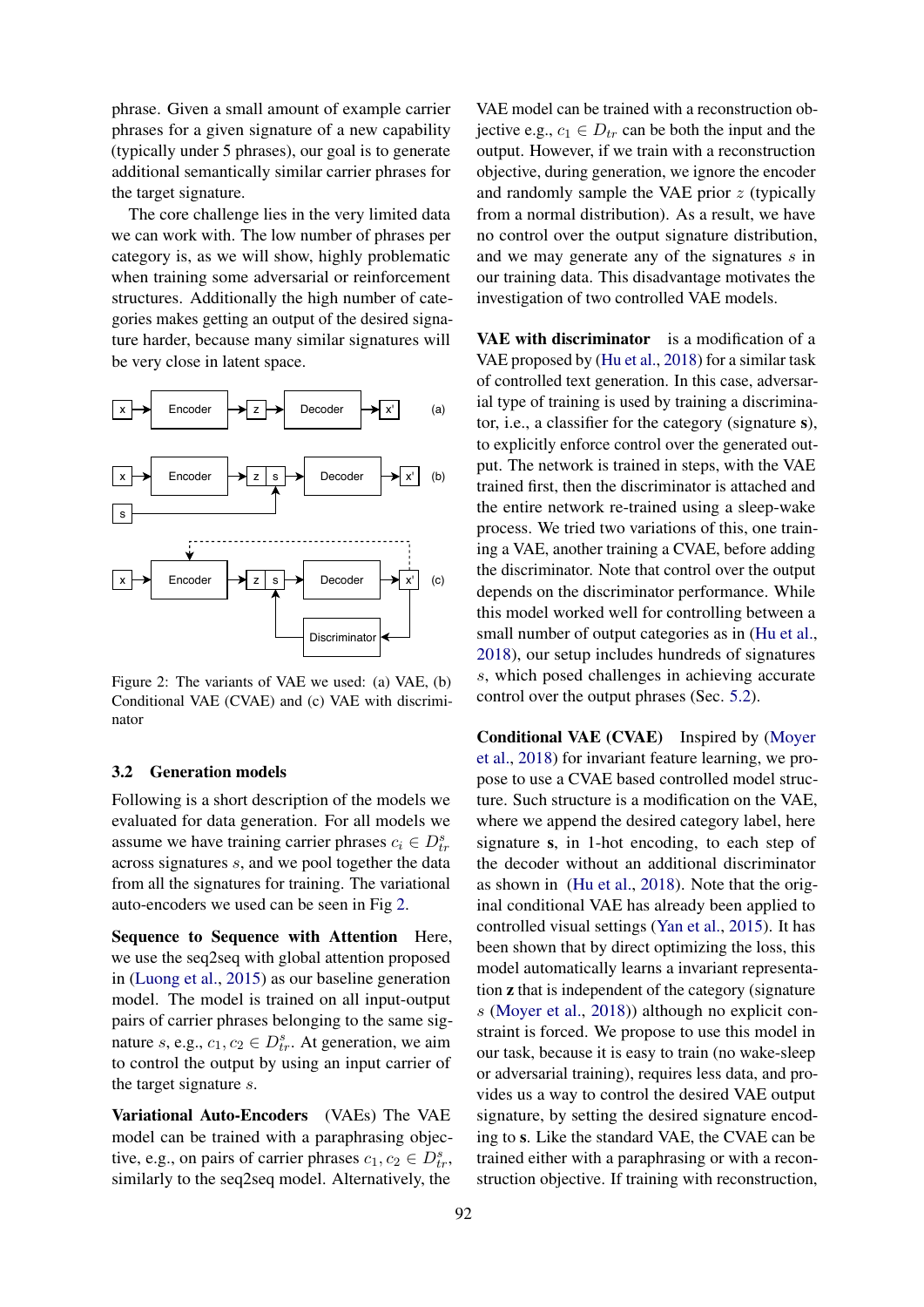during generation we randomly sample from z but can control the output signature by setting s.

All model encoders and decoders are GRUs. For the discriminator we tried CNN and LSTM with no significant performance differences.

## 4 Datasets

We experiment on two datasets collected for Alexa, a commercial artificial agent.

Movie dataset It contains carrier phrases that are created as part of developing new movie-related functionality. It is composed of 179 signatures defined with an average of eight carrier phrases each. This data represents a typical new capability that starts out with few template carriers phrases, and we use it to examine if this low resource dataset can benefit from synthetic data generation.

Live entertainment dataset It contains live customer data from deployed entertainment related capabilities (music, books, etc), selected for their semantic relevance to movies. These utterances were de-lexicalized by replacing slot values with their respective slot types. We used a frequency threshold to filter out rare carrier phrases, and ensure a minimum number of three carrier phrases per signature.

Table [1](#page-4-0) shows the data splits for the movie, live entertainment and 'all' datasets, the latter containing both movies and live entertainment data, including the number of signatures, slot types and unique non-slot words in each set. While the data splits were stratified, signatures with fewer than four carriers were placed only in the train set, leading to the discrepancy in signature numbers across partitions.

### 5 Experiments

### 5.1 Experimental setup

At the core of our data augmentation task lies the question "what defines a good training data set?". We can evaluate aspects of the generated data via synthetic metrics, but the most reliable method is to generate data for an extrinsic task and evaluate any improvements in performance. In this paper we employ both methods are reporting results for intrinsic and extrinsic evaluation metrics.

For the intrinsic evaluation, we train the data generator either only on movie data or on 'all' data (movies and entertainment combined), using the respective dev sets for hyper-parameter tuning. Dur-

ing generation, we similarly consider either the movies test set, or the 'all' test set, and aim to generate *ten synthetic phrases* per test set phrase. VAE type generators can be trained for paraphrasing (c1  $\rightarrow$  c2) or reconstruction (c1  $\rightarrow$  c1). During generation, sampling can be performed either from the prior, e.g., by ignoring the encoder and sampling  $z \sim \mathcal{N}(0, I)$  to generate an output, or from the posterior e.g., using  $c_1$  as input to the encoder and producing the output  $c2$ . Note that not all combinations are applicable to all models. Those applicable are shown in Table [3,](#page-6-0) where 'para', 'recon', 'prior' and 'post' denote paraphrasing, reconstruction, prior and posterior respectively. Special handling was required for a VAE with reconstruction training and prior sampling, where we have no control over the output signature. To solve this, we compared each output phrase to every signature in the train set (via BLEU4 [\(Papineni et al.,](#page-8-17) [2002\)](#page-8-17)) and assigned it to the highest scoring signature. Some sample output phrases can be seen in Fig. [3.](#page-5-0)

To examine the usefulness of the generated data for an extrinsic ask, we perform intent classification, a standard task in NLU. Our classifier is a BiL-STM model. We use the same data as for the data generation experiments (see Table [1\)](#page-4-0), and group our class labels into intents (as opposed to signatures), which leads to classifying 136 intents in the combined movies and entertainment data ('all'). Our setup follows two steps: First, the data generators are trained on 'all' train sets, and used to generate phrases for the dev sets ('all' and movies). Second, the intent classifier is trained on the 'all' train and dev sets (baseline), vs the combination of 'all' train, dev and generated synthetic data, which is our proposed approach. We evaluate on the 'all' and movies test sets, and use macro-averaged Fscore across all intents as our metric.

### <span id="page-3-0"></span>5.2 Intrinsic evaluation

To evaluate the generated data we use an ensemble of evaluation metrics attempting to quantify three important aspects of the data: (1) how accurate or relevant the data is to the task, (2) how diverse the set of generated phrases is and (3) how novel these synthetic phrases are. Intuitively, a NLG system can be very accurate - generate valid phrases of the correct signature - while only generating phrases from the train set or while generating the same phrase multiple times for the same signature; either of these scenaria would not lead to useful data. To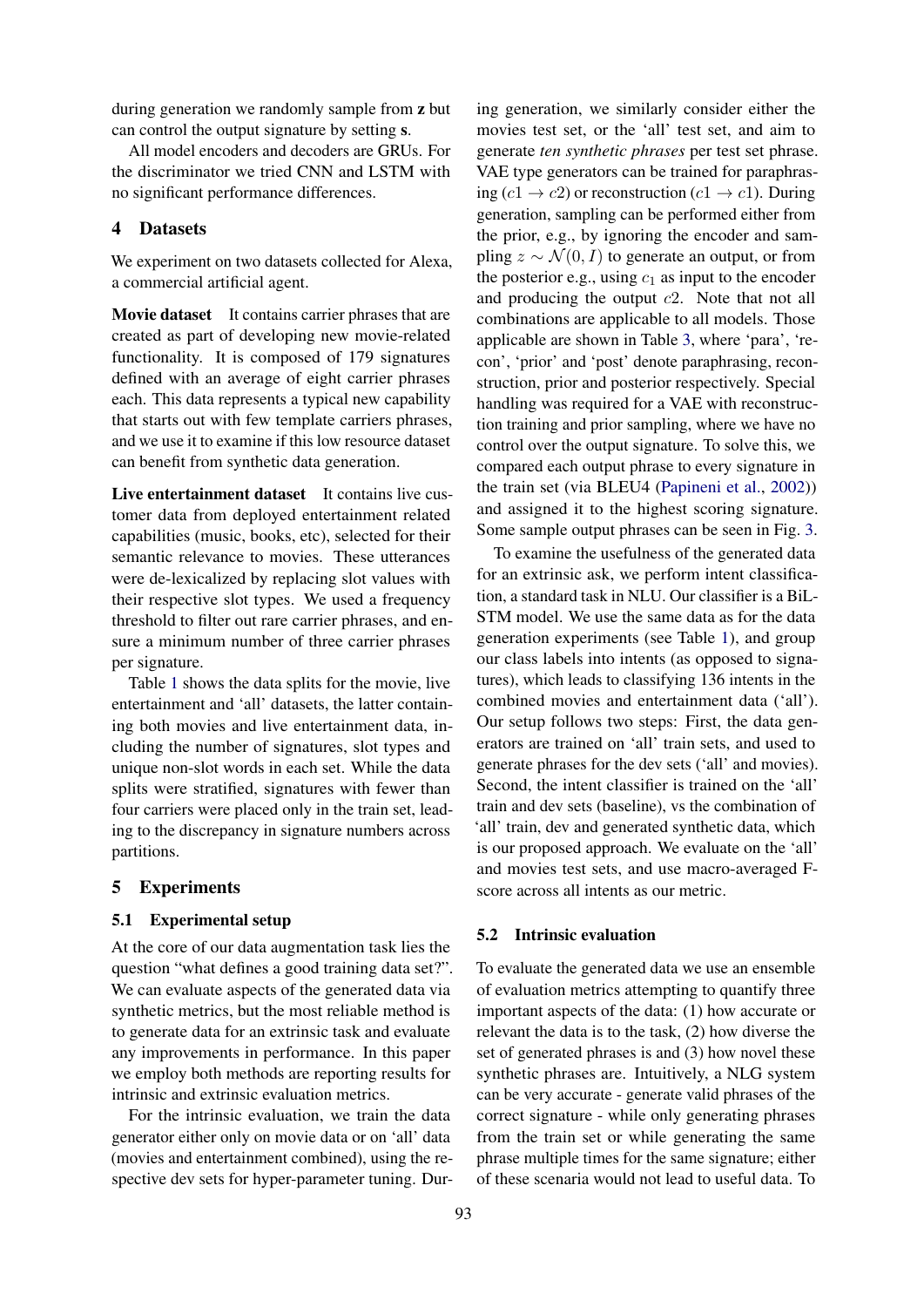<span id="page-4-0"></span>

| domain             | subset | carriers | signatures | slots | words |
|--------------------|--------|----------|------------|-------|-------|
|                    | train  | 1,382    | 179        | 21    | 353   |
| Movies             | dev    | 622      | 109        | 15    | 292   |
|                    | test   | 520      | 69         | 10    | 254   |
|                    | train  | 4269     | 588        | 120   | 332   |
| Live Entertainment | dev    | 1236     | 244        | 77    | 194   |
|                    | test   | 1335     | 271        | 74    | 217   |
|                    | train  | 5,651    | 767        | 141   | 685   |
| All                | dev    | 1,858    | 353        | 92    | 486   |
|                    | test   | 1,855    | 340        | 84    | 471   |

Table 1: Data distribution and splits. 'All' contains the combined Movie and Entertainment live datasets

| domain | subset    | carriers | intents |
|--------|-----------|----------|---------|
| A11    | train     | 5651     | 136     |
|        | dev       | 1858     | 101     |
|        | train+dev | 7509     | 136     |
|        | test      | 1855     | 94      |
| Movies | test      | 520      | 37      |

Table 2: Data distribution and splits for the extrinsic task.

evaluate accuracy we compare the generated data to a held out *test set* using BLEU4 [\(Papineni et al.,](#page-8-17) [2002\)](#page-8-17) and the slot carry-over rate, the probability that a generated phrase contains the exact same slot types as the target signature s. To evaluate novelty we compare the generated data to the train set of the generator, using 1-BLEU4 (where higher is better) and 1-Match rate, where the match rate is the chance that a perfect match to a generated phrase exists in the train set. These scores tell us how different, at the lexical level, the generated phrases are to the phrases that already exist in the train set. Finally, to evaluate diversity we compare the phrases in the generated data to each other, using again 1-BLEU4 and the unique rate, the number of unique phrase produced over the total number of phrases produced. These scores indicate how lexically different the generated phrases are to each other. Figure [4](#page-5-1) shows the set comparisons made to generate the intrinsic evaluation metrics. Note that these metrics mostly evaluate surface forms; we expect phrases generated for the same signature to be *semantically* similar to phrases with the same signature in the train set and to each other, however we would like them to be *lexically* novel and diverse.

Table [3](#page-6-0) presents the intrinsic evaluation results, where generators are trained and tested on 'all' data,

for the best performing model per case, tuned on the dev set. First, note the slot carry over (slot c.o.), which can be used as a sanity check measuring the chance of getting a phrase with the desired slot types. Most models reach 0.8 or higher slot c.o. as expected, but some fall short, indicating failure to produce the desired signature. The failure for VAE and CVAE models with discriminators is most notable, and can be explained by the fact that we have a large number of train signatures (∼800) and too few samples per signature (mean 8, median 4), to accurately train the discriminator. We verified that the discriminator overall accuracy does not exceed 0.35. The poor discriminator performance leads to the decoder not learning how to use signature s. The failure of VAE with posterior sampling is similarly explained by the large number of signatures: the signatures are so tightly packed in the latent space, that the variance of sampling  $z$  is likely to result in phrases from similar but different signatures.

This sanity check leaves us with five reasonably performing models: S2S, VAE trained for reconstruction and sampled from the prior and CVAE with multiple training and sampling strategies. Overall, these models achieve high accuracy with respect to the slot c.o. and BLEU4 metrics, assisted by the rather limited vocabulary of the data. To examine the trade-offs between the models, in Fig. [5,](#page-6-1) we show the accuracy BLEU4 as a function of diversity unique rate, i.e., how many different phrases we generated. Each point is a model trained with different hyper-parameter settings, across relevant hyper-parameters, network component dimensionalities etc. As expected, diversity is negatively correlated with accuracy. We make similar observations for novelty metrics (plots omitted for brevity), i.e., diversity and novelty are negatively correlated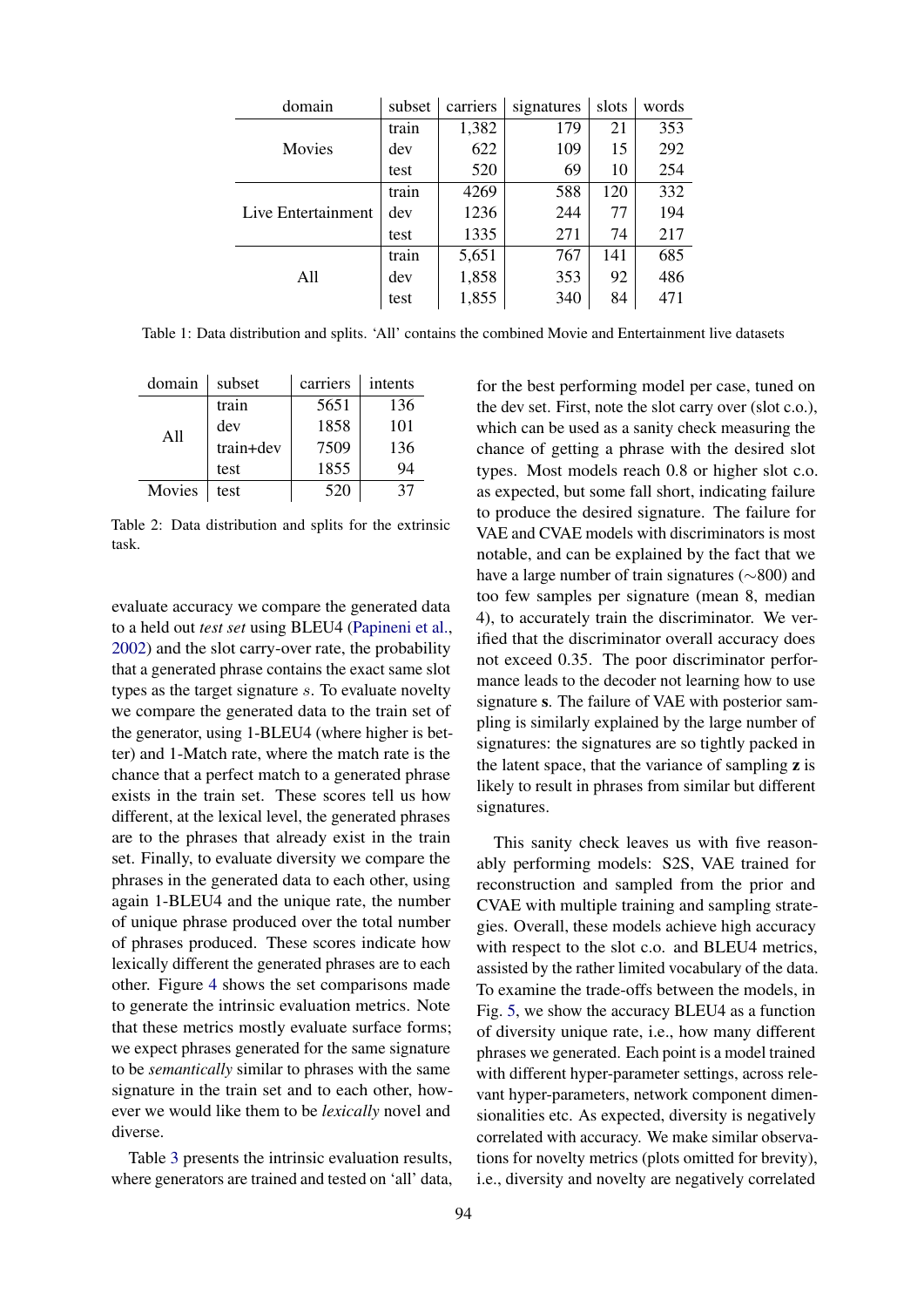<span id="page-5-0"></span>

|         | Model: S2S                                                         |  |  |  |  |  |  |  |  |
|---------|--------------------------------------------------------------------|--|--|--|--|--|--|--|--|
|         | Input: i negation feel like watching a movie with person_name      |  |  |  |  |  |  |  |  |
|         | i negation like movies by person_name                              |  |  |  |  |  |  |  |  |
|         | i negation feel like watching movies by person_name                |  |  |  |  |  |  |  |  |
|         | i negation feel like watching a movie by person_name               |  |  |  |  |  |  |  |  |
| outputs | <i>i</i> negation like person_name                                 |  |  |  |  |  |  |  |  |
|         | i negation feel like watching a movie                              |  |  |  |  |  |  |  |  |
|         | i negation want to talk about person_name                          |  |  |  |  |  |  |  |  |
|         | no i negation like person_name movies                              |  |  |  |  |  |  |  |  |
|         |                                                                    |  |  |  |  |  |  |  |  |
|         | Model: VAE, sampling from prior distribution                       |  |  |  |  |  |  |  |  |
|         | Input: GetMovieAwards (intent) - award_title, movie_title (slots)  |  |  |  |  |  |  |  |  |
|         | did movie_title win an award_title                                 |  |  |  |  |  |  |  |  |
|         | any award_title won by movie_title                                 |  |  |  |  |  |  |  |  |
|         | tell me any award_title which movie_title won                      |  |  |  |  |  |  |  |  |
| outputs | was movie_title nominated for an award_title the movie movie_title |  |  |  |  |  |  |  |  |
|         | any award_title for movie_title                                    |  |  |  |  |  |  |  |  |
|         | what are the award_title which movie_title won                     |  |  |  |  |  |  |  |  |
|         | give me any <b>award_title</b> the movie was nominated for         |  |  |  |  |  |  |  |  |
|         |                                                                    |  |  |  |  |  |  |  |  |
|         | Model: CVAE, sampling from prior distribution                      |  |  |  |  |  |  |  |  |
|         | Input: GetActorMovies (intent) - genre, person_name (slots)        |  |  |  |  |  |  |  |  |
|         | give me genre movies starring person_name                          |  |  |  |  |  |  |  |  |
|         | show me other genre movies with person_name in it                  |  |  |  |  |  |  |  |  |
|         | what are the genre movies that person_name starred in              |  |  |  |  |  |  |  |  |
| outputs | tell me genre movies starring person_name                          |  |  |  |  |  |  |  |  |
|         | what are genre movies with person_name                             |  |  |  |  |  |  |  |  |
|         | genre movies starring person_name                                  |  |  |  |  |  |  |  |  |
|         | suggest genre movies starring person_name                          |  |  |  |  |  |  |  |  |

Figure 3: Sample output phrases. The S2S model and all posterior sampling models use a phrase as an input. For prior sampling the desired signature is the model input.

<span id="page-5-1"></span>

Figure 4: Intrinsic evaluation overview

to accuracy within the hyper-parameter constraints of each model. However the trade-off is not equally steep for all models. Across our experiments the VAE and CVAE models with reconstruction training and prior sampling provided the most favorable trade-offs with CVAE being the best option for very high accuracy, as seen in Fig. [5.](#page-6-1)

In Table [4,](#page-6-2) we show intrinsic results on the movies test set. For brevity, we show the mean relative change for the best performing models for each metric, computed between using only movie data to train the generators vs using the combined 'all' data. In the latter case, the live entertainment data is added to train a more robust generator for movies. As expected, we notice a small loss in accuracy (-1.9 % rel. change on average for BLEU4) when using the 'all' data for generator training, but also a significant gain in diversity and novelty of the movie generated data (121 % and 153 % rel. change on average respectively for 1-BLEU4). Overall, the reconstruction VAE and CVAE models achieve the best results and have favorable performance trade-offs when using 'all' data to enrich movie data generation.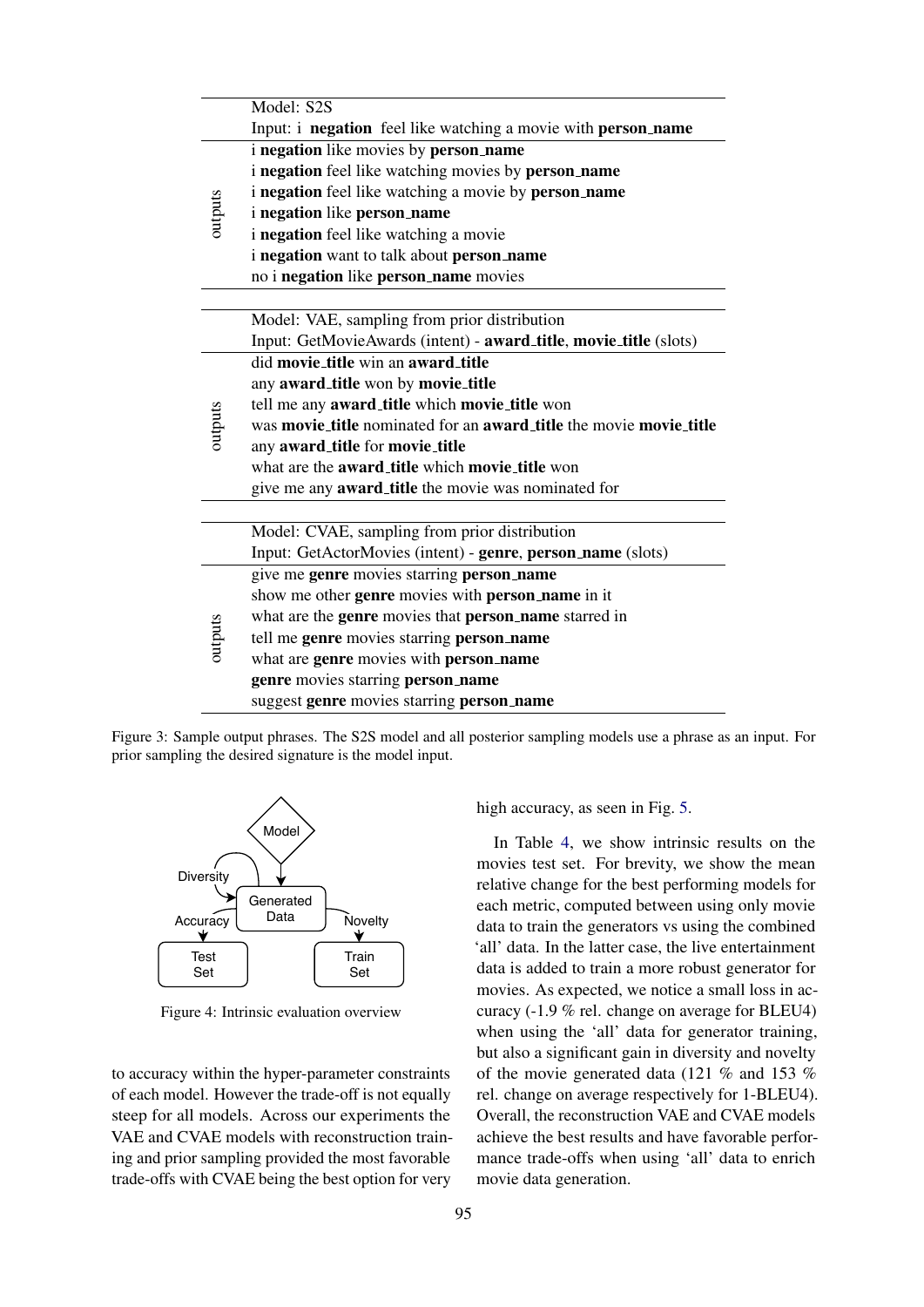<span id="page-6-0"></span>

|           |              | S <sub>2</sub> S | VAE   |      | VAE+DISC |       | <b>CVAE</b> |      | <b>CVAE+DISC</b> |
|-----------|--------------|------------------|-------|------|----------|-------|-------------|------|------------------|
| training  |              | para             | recon | para | recon    | recon | recon       | para | recon            |
|           | sampling     | post             | prior | post | prior    | prior | post        | post | prior            |
| accuracy  | BLEU4        | 0.86             | 0.91  | 0.24 | 0.42     | 0.91  | 0.88        | 0.90 | 0.11             |
|           | slot c.o.    | 0.84             | 0.95  | 0.02 | 0.12     | 0.98  | 0.93        | 0.95 | 0.01             |
| diversity | 1-BLEU4      | 0.06             | 0.19  | 0.83 | 0.84     | 0.14  | 0.23        | 0.33 | 0.19             |
|           | uniq. rate   | 0.58             | 0.68  | 0.98 | 0.76     | 0.44  | 0.56        | 0.68 | 0.97             |
| novelty   | 1-BLEU4      | 0.25             | 0.07  | 0.75 | 0.98     | 0.04  | 0.12        | 0.21 | 0.99             |
|           | 1-match rate | 0.89             | 0.76  | 0.99 | 1.00     | 0.32  | 0.50        | 0.59 | 1.00             |

<span id="page-6-2"></span>Table 3: Best performance per metric for each model when applied to 'all' domains.

| metric       | $%$ change                 |           |             |            |  |  |  |
|--------------|----------------------------|-----------|-------------|------------|--|--|--|
|              | <b>CVAE</b><br><b>CVAE</b> |           | <b>CVAE</b> | <b>VAE</b> |  |  |  |
|              | prior                      | posterior | s2s         | prior      |  |  |  |
| accuracy     |                            |           |             |            |  |  |  |
| BLEU4        | $-0.7\%$                   | $-0.7\%$  | $-4.3\%$    | $-2.0%$    |  |  |  |
| slot c.o.    | $-2.7\%$                   | $-3.1\%$  | $-9.5%$     | $-5.9%$    |  |  |  |
| diversity    |                            |           |             |            |  |  |  |
| 1-BLEU4      | 112.1%                     | 103.6%    | 133.7%      | 134.6%     |  |  |  |
| uniq. rate   | 19.6%                      | 19.7%     | 32.7%       | 37.1%      |  |  |  |
| novelty      |                            |           |             |            |  |  |  |
| 1-BLEU4      | 147.1%                     | 40.7%     | 222.1%      | 201.2%     |  |  |  |
| 1-match rate | 113.5%                     | $36.7\%$  | 145.4%      | 90.1%      |  |  |  |

Table 4: Relative change when adding more training data for generator training (movies only vs 'all') across evaluation metrics on the movies test set

<span id="page-6-1"></span>

Figure 5: Intrinsic accuracy BLEU4 as a function of intrinsic diversity for the 'all' test set for multiple hyperparameter combinations of each model.

## 5.3 Extrinsic Evaluation

In Figure [6](#page-7-3) we present the change in the F1 score for intent classification when adding the generated data into the classifier training (compared to the baseline classifier with no generated data) as a function of the intrinsic BLEU4 accuracy metric. The plot presents results on the movies test set. Each point is a model trained with different hyper-parameters and the line  $y = 0$  represents zero change from baseline, while models over this line represent improvement. Some hyperparameter choices clearly lead to sub-optimal results, but they are included to show the relationship between intrinsic and extrinsic performance across a wider range of conditions. We notice that many generators produce useful synthetic data that lead to improvement in intent classification, with the best performing ones being the CVAE models with around 5% absolute improvement in F-score on the movie test set  $(p < 0.01)$ . This is an encouraging results, as it verifies the usefulness of the generated data for improving the extrinsic low resource task. For the 'all' test set experiments, the improvement is less pronounced, with maximum gain from synthetic data being around 2%, again for the CVAE models. This smaller improvement could be because this test set is not as low resource (roughly twice as many train carriers phrases per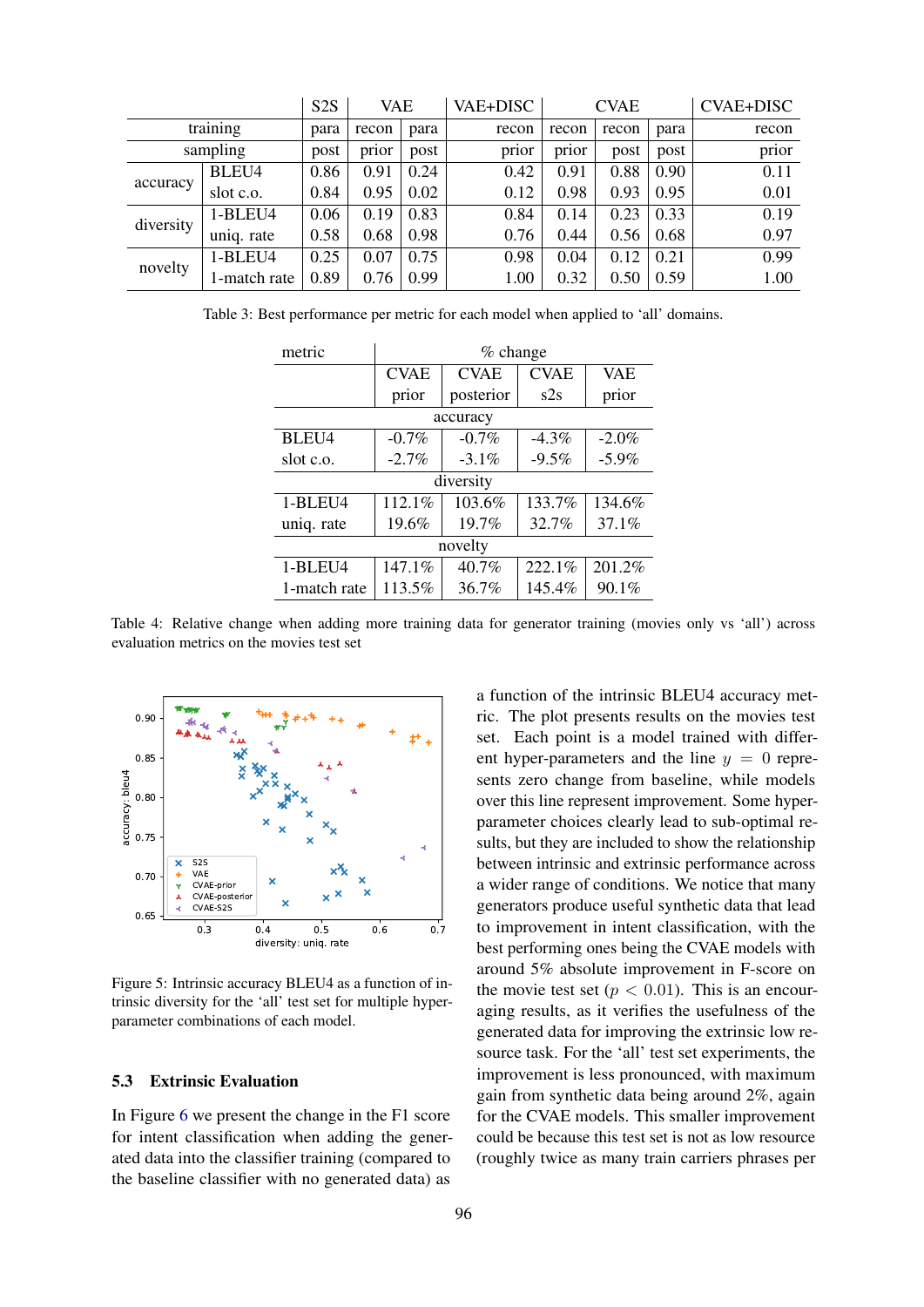<span id="page-7-3"></span>

Figure 6: Extrinsic task performance change as a function of intrinsic accuracy BLEU4 for (a) all domains and (b) the movies domain. The y axis represents how much performance improved or deteriorated after adding synthetic data to the train set.

intent on average, 41.55 instead of 24.25), therefore harder to improve using synthetic data. Note that the baseline F1 scores (no synthetic data) are 0.58 for movies and 0.60 for the 'all' test set.

We investigate the correlation between the intrinsic metrics and the extrinsic F score by performing Ordinary Least Squares (OLS) regression between the two types of metrics, computed on the 'all' test set. We find that intrinsic accuracy metrics like BLEU4 and slot c.o. have significant positive correlation with macro F ( $R<sup>2</sup>$  of 0.31 and 0.40 respectively,  $p \approx 0$ ) across all experiments/models, though perhaps not as high as one might expect. We also computed via OLS the combined predictive power of all intrinsic metrics for predicting extrinsic F, and estimated an  $R^2$  coefficient of 0.53  $(p \approx 0)$ . The diversity and novelty metrics add a lot of predictive power to the OLS model when combined with accuracy metrics, raising  $\mathbb{R}^2$  from 0.40 to 0.53, validating the need to take these aspects of NLG performance into account. However, intrinsic diversity and novelty are only good predictors of extrinsic performance when combined with accuracy, so they only become significant when comparing models of similar intrinsic accuracy.

## 6 Conclusions

We described a framework for controlled text generation for enriching training data for new NLU functionality. Our challenging text generation setup required control of the output phrases over a large number of low resource signatures of NLU functionality. We used intrinsic metrics to evaluate the quality of the generated synthetic data in terms of accuracy, diversity and novelty. We empirically investigated variational encoder-decoder type models and proposed to use a CVAE based model, which yielded the best results, being able to generate phrases with favorable accuracy, diversity and novelty trade-offs. We also demonstrated the usefulness of our proposed methods by showing that the synthetic data can improve the accuracy of an extrinsic low resource classification task.

# 7 Acknowledgments

This work was performed while Nikolaos Malandrakis was at Amazon Alexa AI, Sunnyvale.

#### References

- <span id="page-7-2"></span>Samuel R. Bowman, Luke Vilnis, Oriol Vinyals, Andrew M. Dai, Rafal Jozefowicz, and Samy Bengio. 2016. [Generating sentences from a continu](https://aclweb.org/anthology/K/K16/K16-1002.pdf)[ous space.](https://aclweb.org/anthology/K/K16/K16-1002.pdf) In *Proceedings of the SIGNLL Conference on Computational Natural Language Learning (CONLL)*, pages 10–21.
- <span id="page-7-1"></span>Jiaxian Guo, Weinan Zhang Yong Yu Sidi Lu, Han Cai, and Jun Wang. 2018. [Long text generation via ad](https://www.aaai.org/ocs/index.php/AAAI/AAAI18/paper/download/16360/16061)[versarial training with leaked information.](https://www.aaai.org/ocs/index.php/AAAI/AAAI18/paper/download/16360/16061) In *Proceedings of AAAI*, pages 5141–5148.
- <span id="page-7-0"></span>Zhiting Hu, Zichao Yang, Xiaodan Liang, Ruslan Salakhutdinov, and Eric P. Xing. 2018. [Toward con](http://arxiv.org/abs/1703.00955)[trolled generation of text.](http://arxiv.org/abs/1703.00955) arXiv:1703.00955.